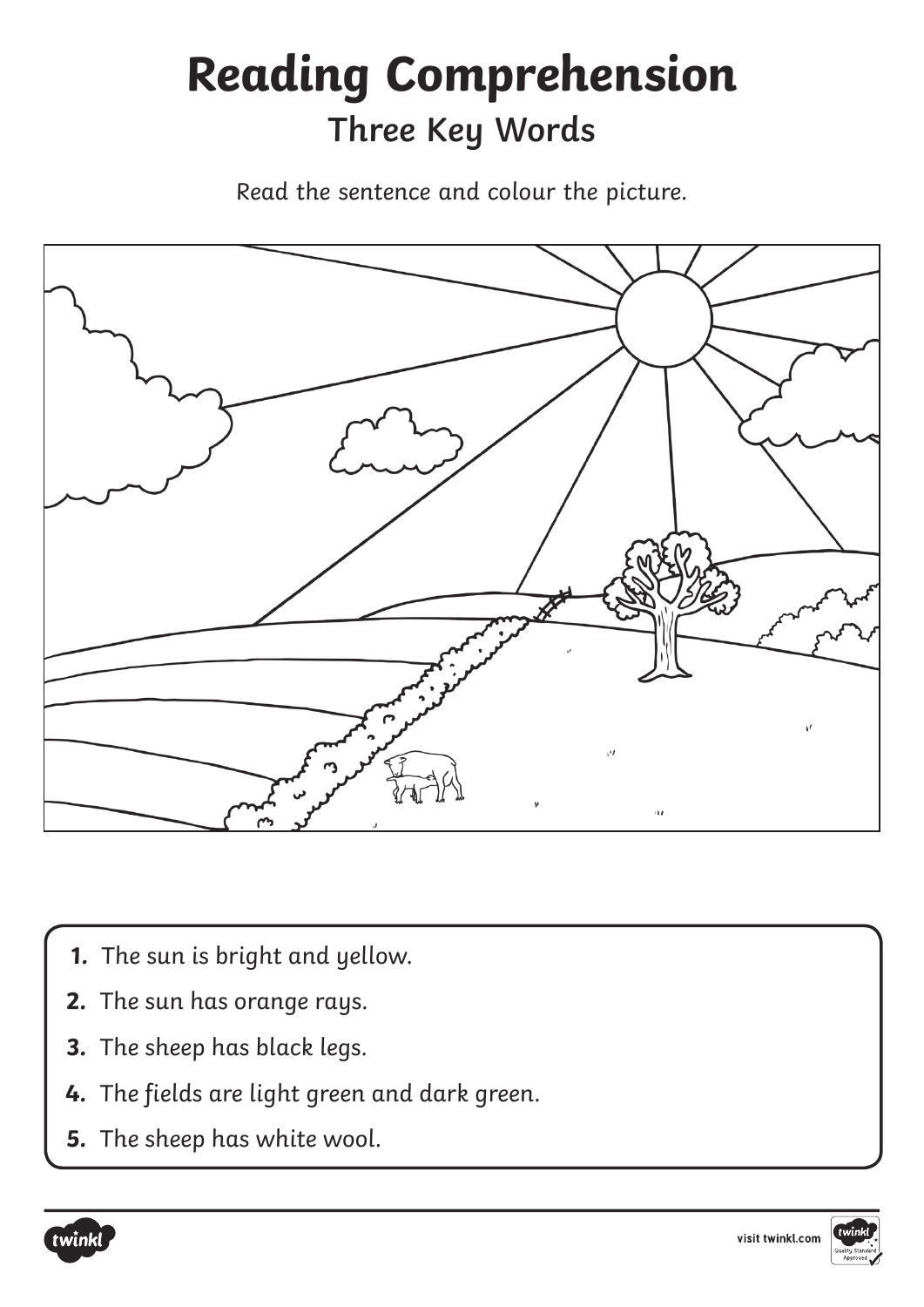

- **1.** The egg on the left is green.
- **2.** The egg in the middle is blue.
- **3.** The egg on the right is pink.
- **4.** One egg has purple spots.
- **5.** One egg has yellow stars.
- **6.** One egg has a red zigzag.



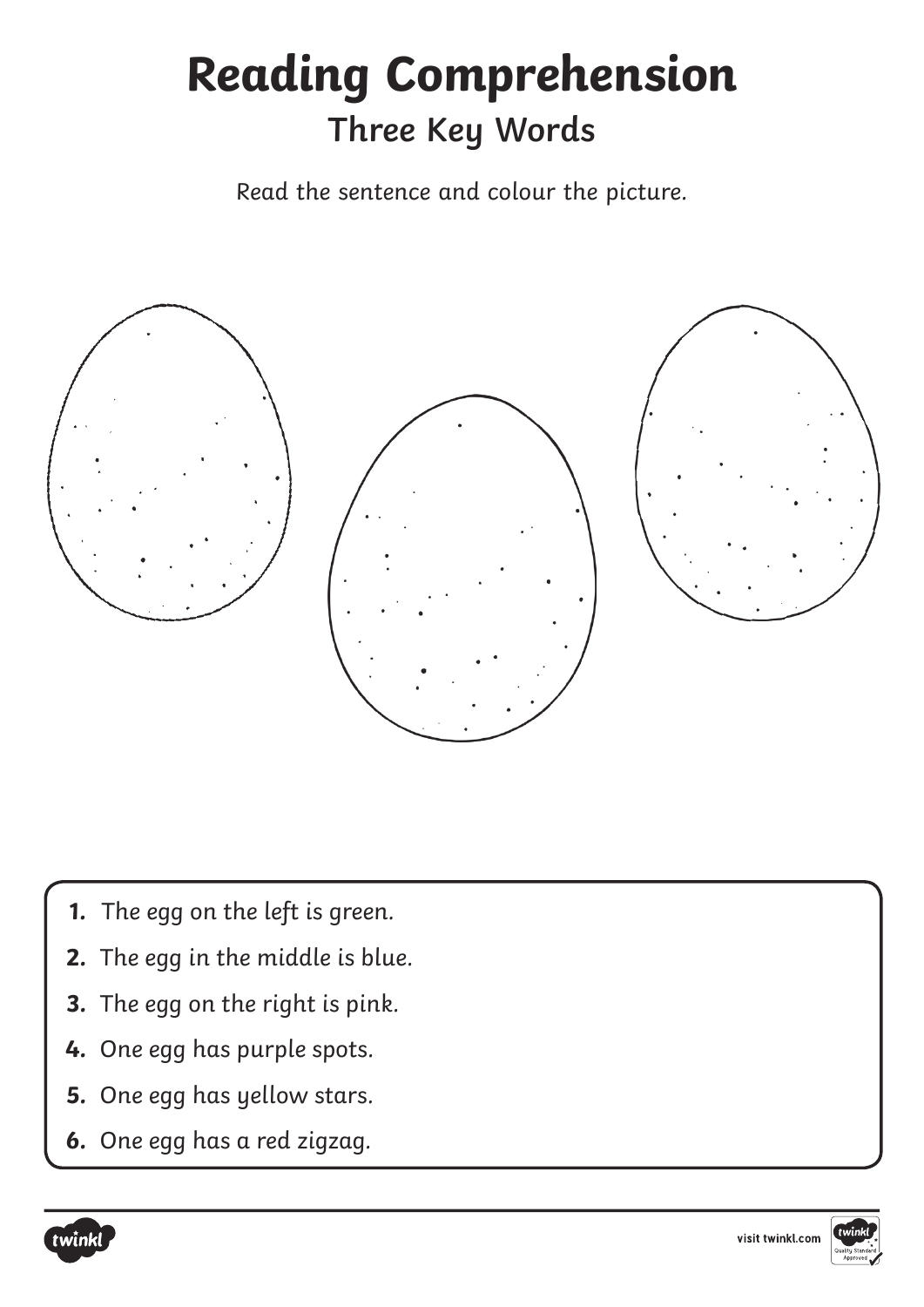

- **1.** The bunny has white eyebrows.
- **2.** The bunny has a white tummy.
- **3.** The bunny has a grey body.
- **4.** The bunny has a blue bow tie.
- **5.** The bunny has blue eyes.
- **6.** The egg is yellow and purple.



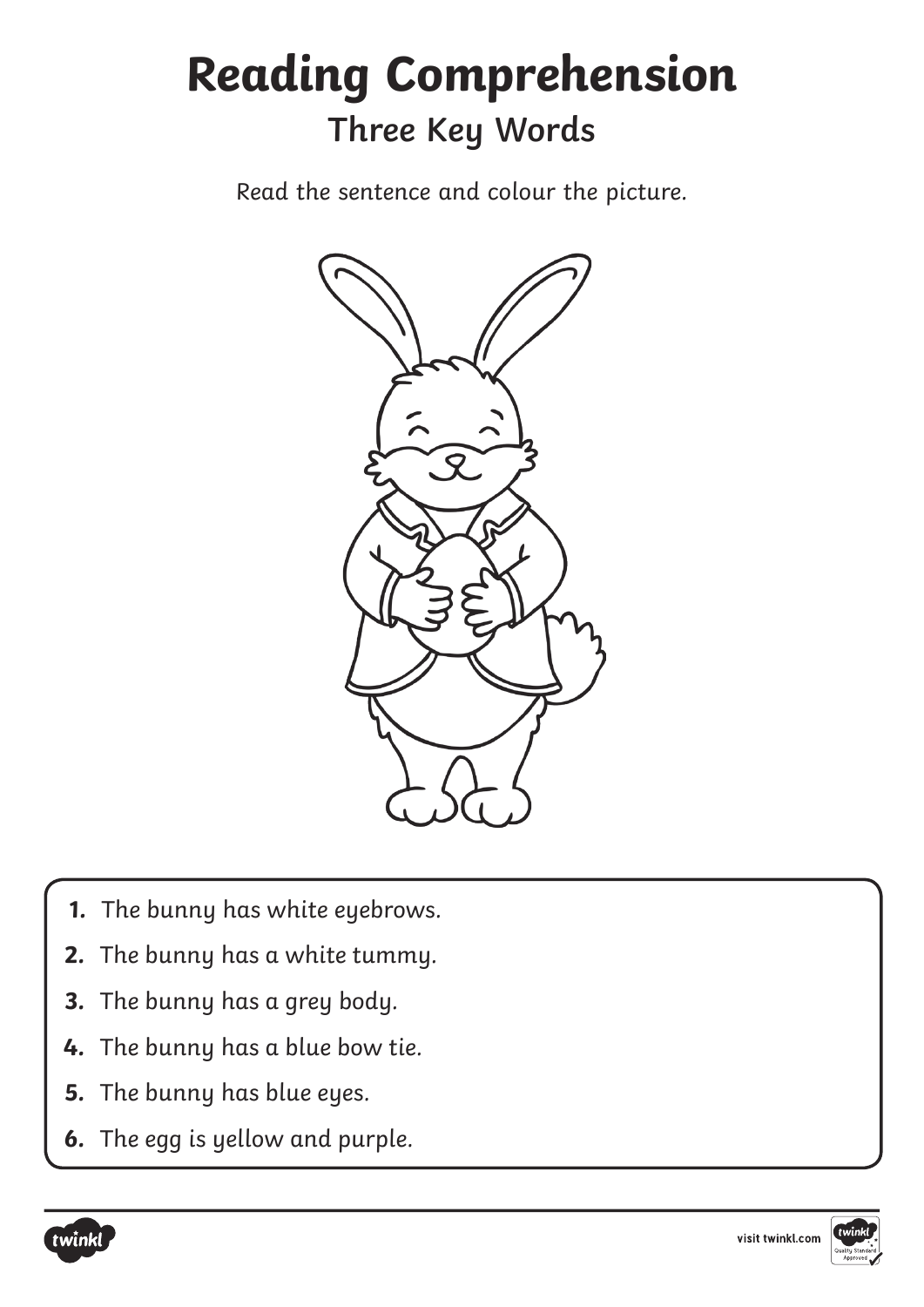

- **1.** My egg is green and grey.
- **2.** My body is yellow and orange.
- **3.** My beak is black and pink.
- **4.** The other egg is brown.
- **5.** There is a crack on the brown egg.